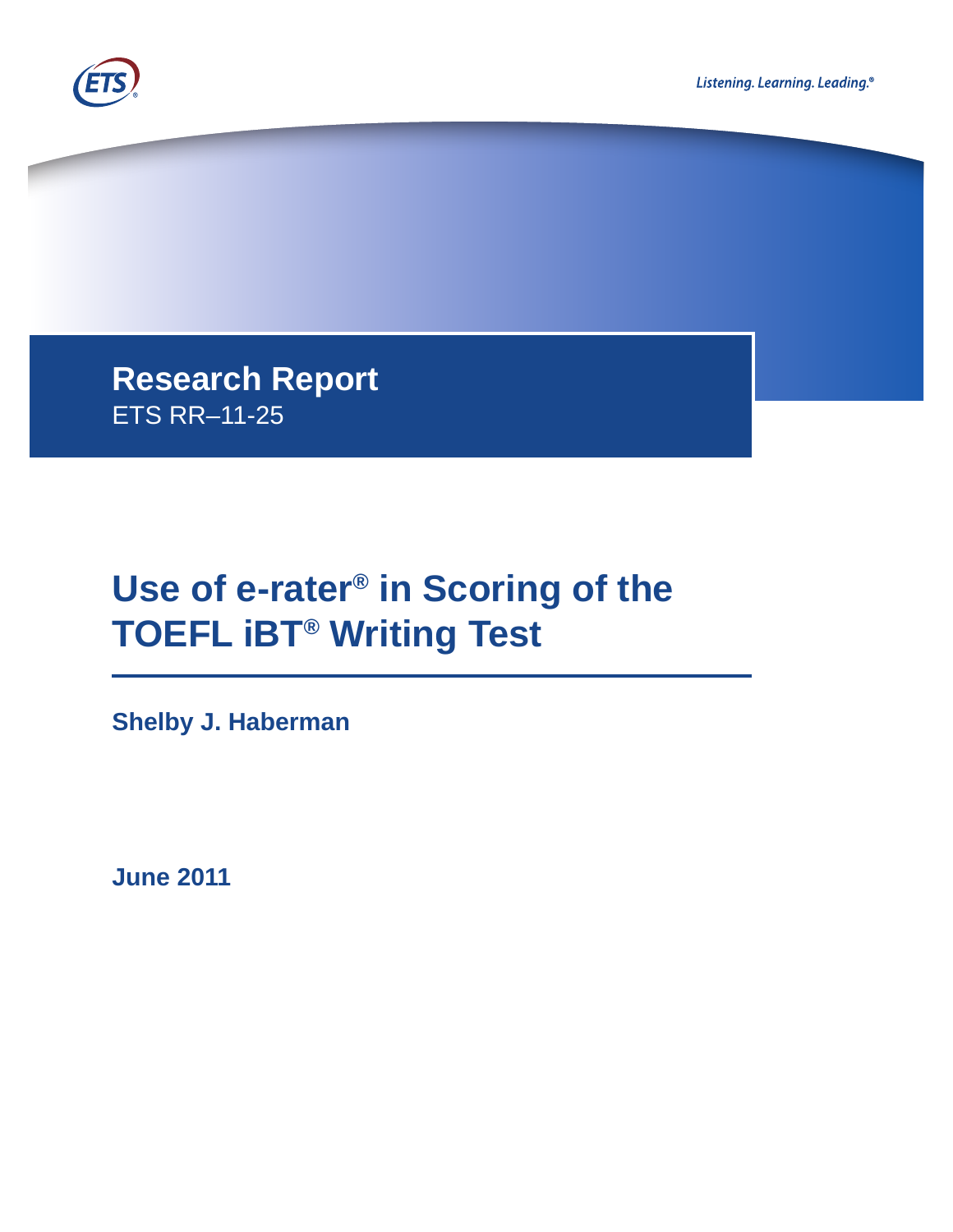## **Use of e-rater® in Scoring of the TOEFL iBT® Writing Test**

Shelby J. Haberman ETS, Princeton, New Jersey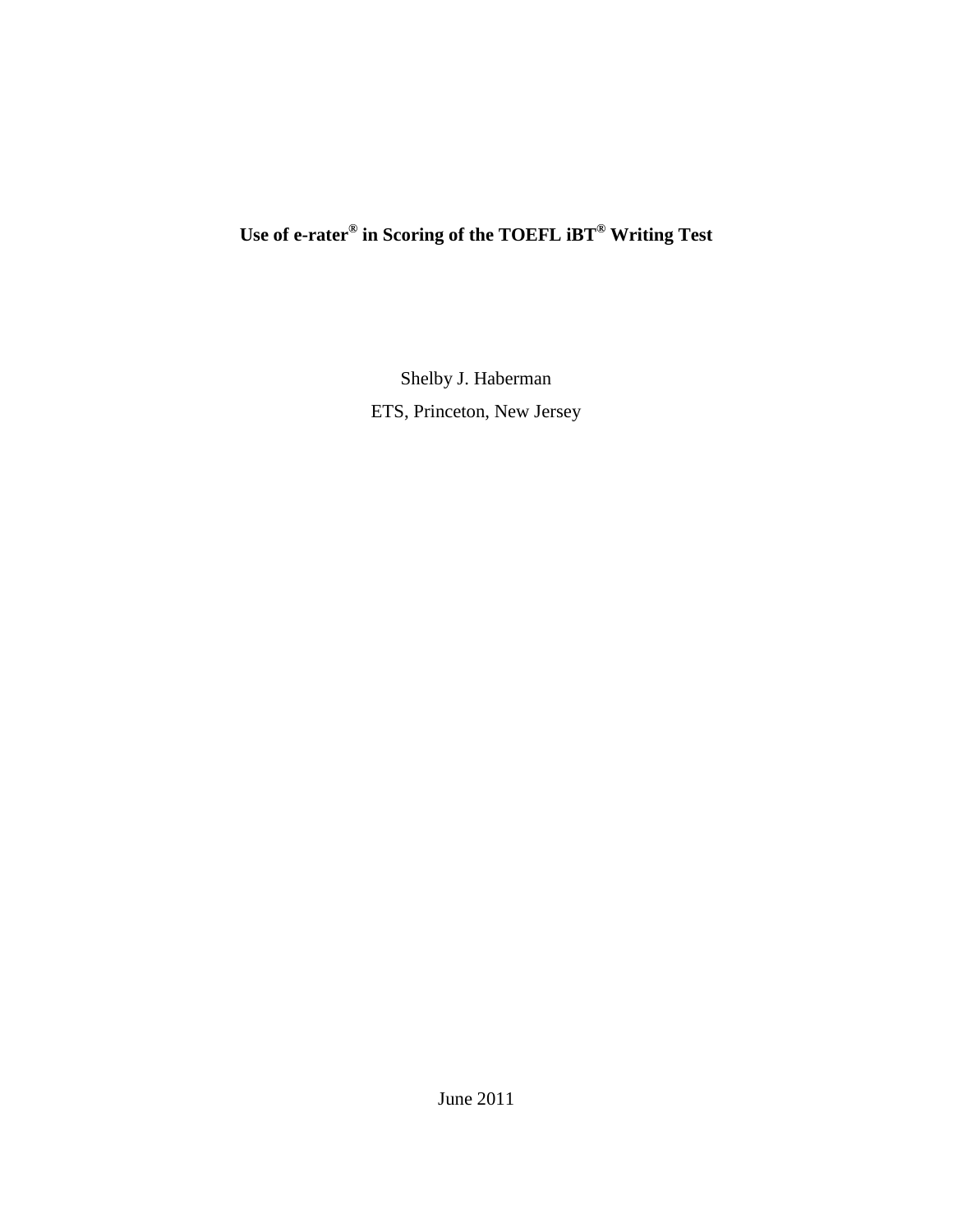As part of its nonprofit mission, ETS conducts and disseminates the results of research to advance quality and equity in education and assessment for the benefit of ETS's constituents and the field.

To obtain a PDF or a print copy of a report, please visit:

http://www.ets.org/research/contact.html

**Technical Review Editor:** Matthias von Davier

**Technical Reviewers:** Sandip Sinharay and Gautam Puhan

Copyright © 2011 by Educational Testing Service. All rights reserved.

E-RATER, ETS, the ETS logo, LISTENING. LEARNING. LEADING., TOEFL, and TOEFL IBT are registered trademarks of Educational Testing Service (ETS).

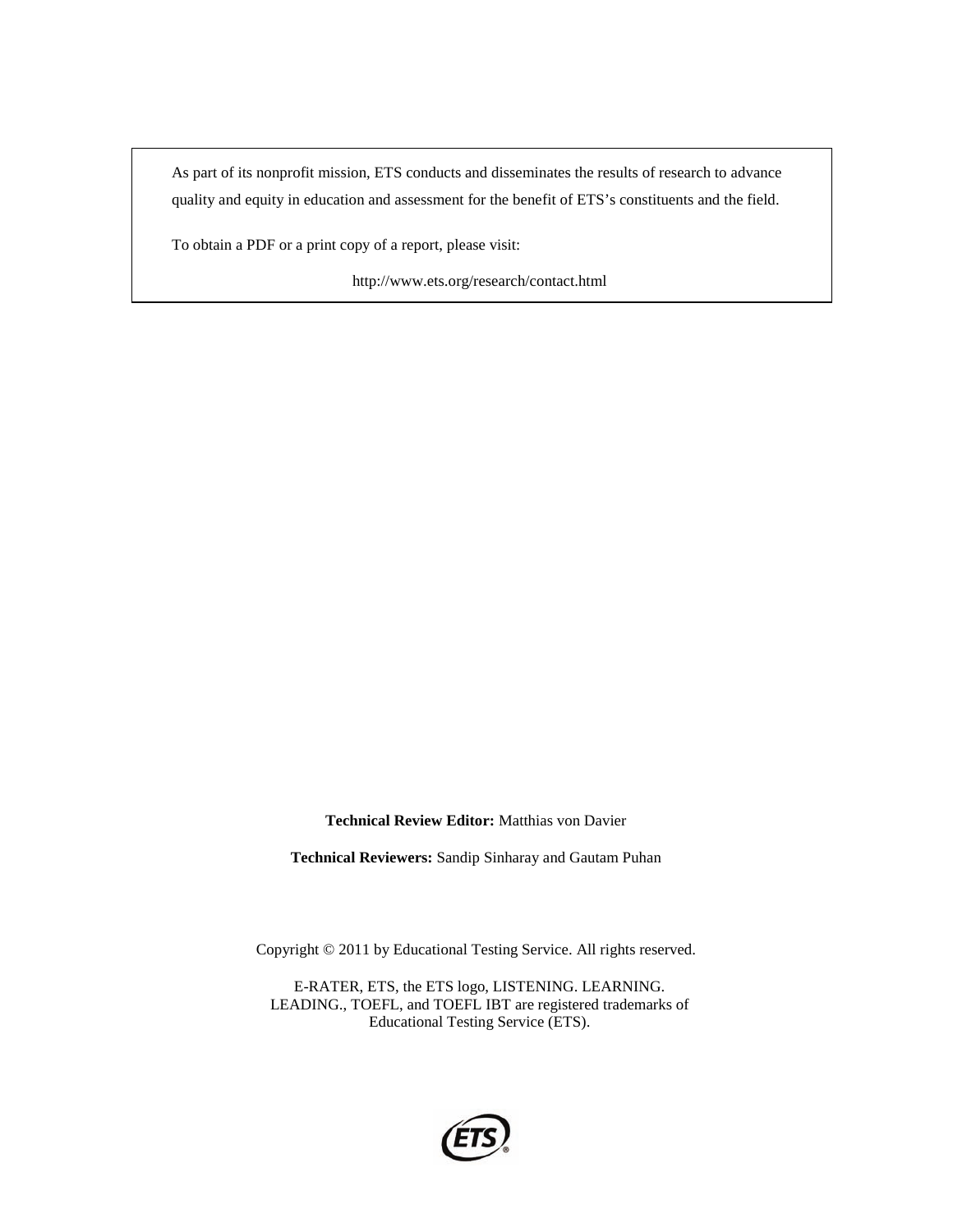### Abstract

Alternative approaches are discussed for use of e-rater<sup>®</sup> to score the TOEFL iBT<sup>®</sup> Writing test. These approaches involve alternate criteria. In the 1st approach, the predicted variable is the expected rater score of the examinee's 2 essays. In the 2nd approach, the predicted variable is the expected rater score of 2 essay responses by the examinee on a parallel form. This 2nd approach is related to prediction of the expected rater score of 2 essay responses on an actual form taken later by an examinee. The relationship of e-rater scores to scores on other sections of TOEFL<sup>®</sup> is also considered. These alternative approaches suggest somewhat different procedures for scoring.

Key words: classical test theory, reliability, validity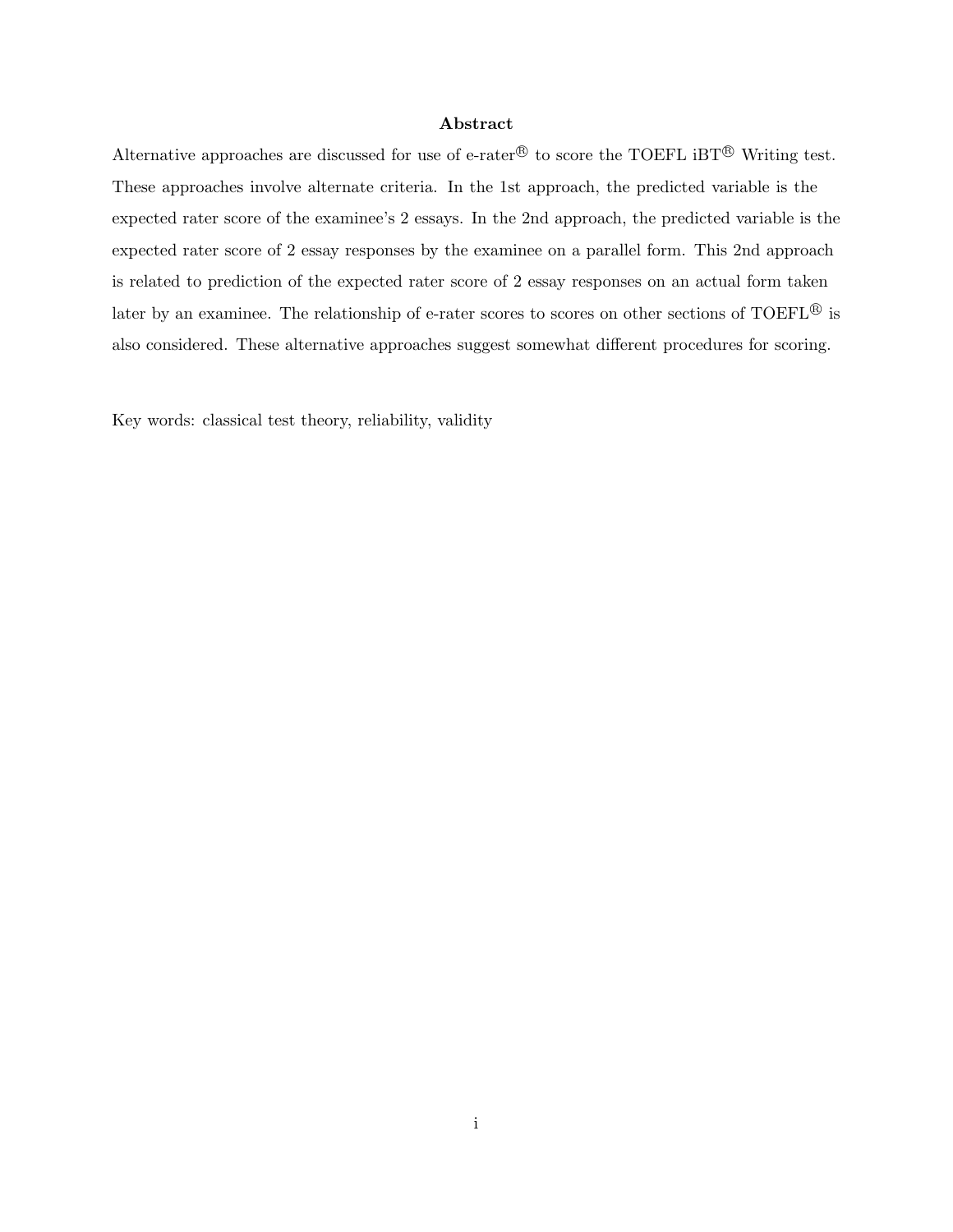#### Acknowledgments

Data for the study was provided by Cathy Trapani and Vincent Weng. The selection of alternative weighting schemes and the evaluation criteria reflect suggestions by Yigal Attali, Brent Bridgeman, Tim Davey, Neil Dorans, Marna Golub-Smith, and David Williamson. The author thanks Sandip Sinharay, Gautam Puhan, and Matthias von Davier for helpful comments.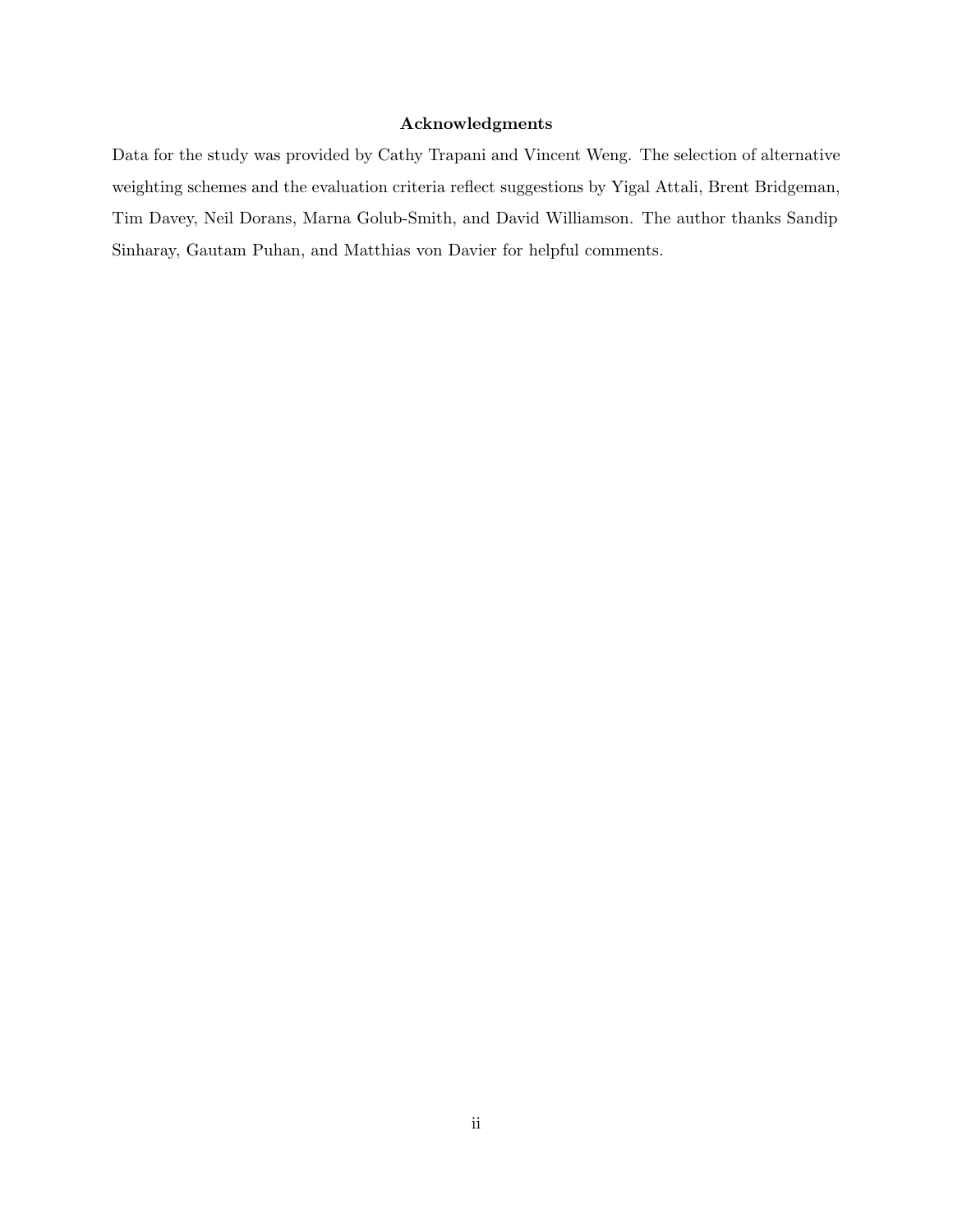In the TOEFL iBT<sup>®</sup> Writing test, e-rater<sup>®</sup> is currently used in scoring of the two writing tasks. In this report, criteria are considered for evaluation of the current scoring procedure and for selection of other scoring procedures that make use of e-rater. In section 1, the criterion of scoring accuracy is considered. In section 2, behavior of e-rater and human scores on repeat examinations is explored. In section 3, analysis from sections 1 and 2 is applied to provide an analysis based on reliability measurement. In section 4, the relationship of e-rater and human scores to other portions of the TOEFL iBT test is examined. In section 5, some conclusions are provided. Analysis is somewhat restricted because only two prompts are available in the Writing assessment for a given administration. In addition, the data are of quite variable quality, and the results are quite dependent on the criteria used.

#### 1 Scoring Accuracy

In the TOEFL iBT examination, writing is assessed by use of two tasks: an independent task in which an opinion must be supported in writing and an integrated task in which an examinee must respond to both reading material and spoken material. At the introduction of the TOEFL iBT examination, two human raters normally scored each task, and each rater assigned a holistic score of 1 to 5 to the response. Some exceptions to this situation arose in such cases as off-topic responses, blank responses, and scores assigned to the same response that differed by more than one point. During 2009, e-rater and a human rater were typically employed to score the independent task, although some exceptions arose due to essays not appropriate for e-rater or due to large discrepancies between e-rater and human scores. Beginning late in 2010, both in the case of the independent task and in the case of the integrated task, e-rater and a human rater have typically been employed to score the response.

To date, e-rater has been treated in the TOEFL<sup>®</sup> test as a substitute score for a human score, save that e-rater produces a continuous score and human raters produce only integer scores. In this report, e-rater will be regarded as a predictor of a human score rather than as a substitute. This approach can yield somewhat different results in terms of weighting of human and e-rater scores and in terms of definitions of unusual discrepancy. The basic data in this part of the analysis are obtained from a sample of 139,134 TOEFL examinees for whom two human scores from 1 to 5 and an e-rater score were available for the responses to both the independent and integrated tasks. The data are from administrations in the first 10 months of 2008. They are not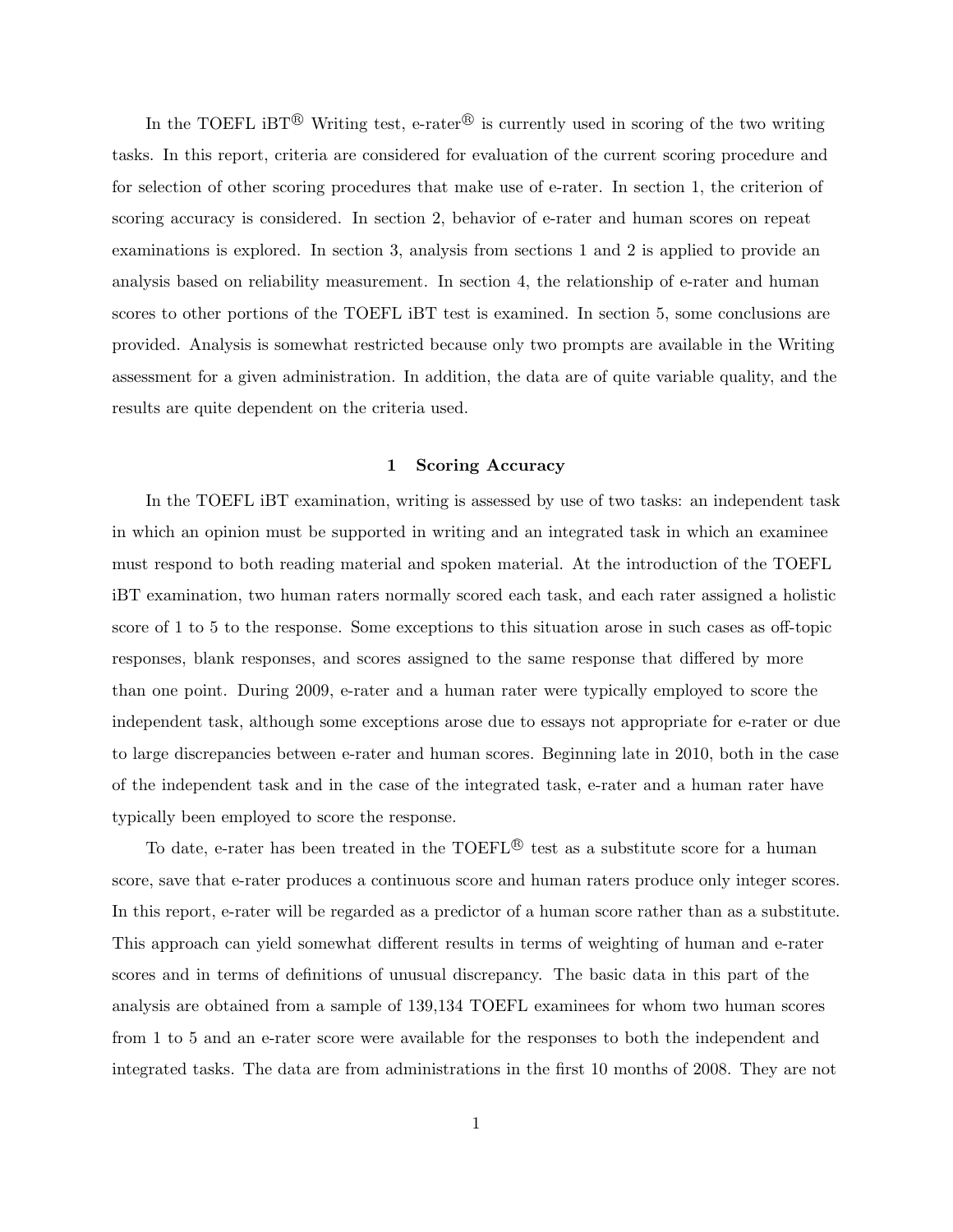a random sample of examinees, for the number of responses per prompt is nearly constant but the number of examinees in an administration is quite variable. This procedure can be expected to overweight examinees in Western countries and to underweight examinees in Eastern countries. In addition, the data do not include several months in 2008 in which examinee performance is typically relatively high. A further bias results from the fact that the administrations with highest volumes are typically in times of the year that are relatively less represented in the sample. In short, any analysis based on these data should be approached with the caution appropriate for a biased sample.

In the analysis in this report, the e-rater scores for each tasks are derived from a linear regression using the generic-model approach on the sampled data from 2008 (Attali & Burstein, 2005). For each task, a linear transformation is applied to e-rater scores to match the sample mean and sample variance of the average of two human ratings for the sample of responses used in the regression analysis. In current practice, e-rater scores are truncated so that no score is permitted to be less than 0.5001 or greater than 5.4999. This truncation affects a relatively small fraction of the sample, about 0.5% of examinees for the independent task and about 3.76 of examinees for the integrated task. For each task, about 80 of truncations arise because the e-rater score is less than 0.5001 without truncation. In this report, both e-rater scores with truncation and e-rater scores without truncation are considered.

#### 1.1 Human Scoring

To begin analysis, it is appropriate to summarize some basic features of the human scoring for the sample under study. For the integrated task, the average of human scores is 3.09, and the average score for the independent task is 3.39. The tasks differ substantially in terms of variability. For the integrated task, the sample standard deviation of a human rater is 1.19, and the sample standard deviation of a human rater is 0.83 for the independent task. Prior to use of e-rater, the raw score  $S_r$  for the Writing test was normally the sum S of the average human rating for the integrated task and the average human rating for the independent task, although exceptions arose when two human scores on the same response differed by more than 1. The scaled Writing score was then obtained by rounding a linear transformation of the raw score to the nearest integer within the range 0 to 30. The sample correlation of S and  $S_r$  is 0.996, and S and  $S_r$  differ for only about 2.2% of the examinees in the sample. As a consequence, it appears reasonable to apply S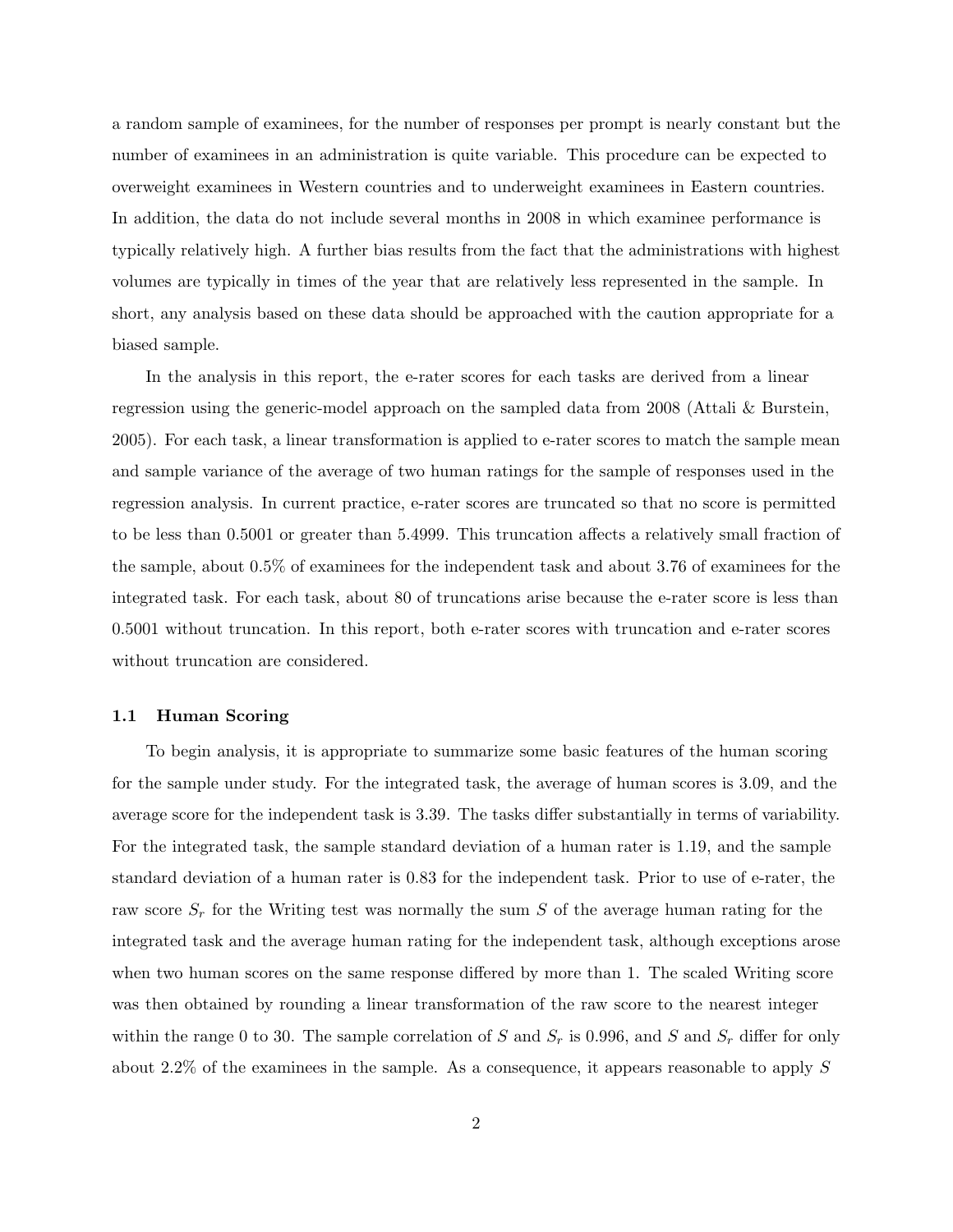in subsequent analysis. This result is consistent with earlier work at ETS in the 1980s (Mazzeo, Schmitt, & Cook, 1986a, 1986b). Use of S has the advantage that linear theory is readily applied.

Both  $S_r$  and S have sample mean 6.47 and standard deviation 1.71. The average of the two human scores for the integrated task has sample standard deviation 1.14, and the average of the two human scores for the independent task has sample standard deviation 0.76. The sample correlation of the average human score for the integrated task and the average human score on the independent task is 0.61. In the case of two items with unequal sample variances, the estimated Cronbach  $\alpha$  (Lord & Novick, 1968, p. 204) of the score S is

$$
\alpha_S = \frac{4(1.14)(0.76)(0.61)}{1.71^2} = 0.72.
$$

Thus reliability of the Writing test is an obvious cause for concern. Nonetheless, as is well known,  $\alpha$  provides a lower bound to reliability, so that the actual reliability may be higher. Some further work on estimation of this reliability will be considered in section 2.

An appreciable fraction of the error of measurement of the raw score  $S$  is clearly due to the human rating, although the reliability of S is not very high even if variability of human raters would disappear. For a pair of examinee responses, let  $U$  be the expected value of  $S$  obtained by regarding the human raters as randomly drawn from the pool of raters used in scoring. The estimated Cronbach  $\alpha$  of S implies that the estimated variance of measurement of S is no greater than  $0.83 = 1.71^2(1 - 0.72)$ . For either of the two tasks, the estimated variance of scoring error is one quarter of the mean squared difference of the two corresponding rater scores. The estimated variances are 0.12 for the integrated task and 0.11 for the independent task. The estimated variance of scoring error for S is 0.24 (note rounding error), the sum of the estimated variances of scoring error for the two tasks, so that the estimated variance of measurement of  $U$  is no greater than 0.83 – 0.24 = 0.59, the estimated variance of U is  $1.71^2 - 0.24 = 2.70$ , and the Cronbach  $\alpha$  of U is still only  $\alpha_U = 1 - 0.59/2.70 = 0.78$ .

#### 1.2 Prediction of Human Scoring by e-rater

By Kelley's formula (Kelley, 1947), the best linear predictor of  $U$  by  $S$  is estimated to be  $6.47 + R^2(S - 6.47)$ , where the estimated coefficient of determination  $R^2$  is  $1 - 0.24/2.70 = 0.91$ . A basic question involving automated scoring is how well  $U$  can be predicted by one human score  $h_{g1}$  on the integrated prompt, one human score  $h_{d1}$  on the independent prompt, the e-rater score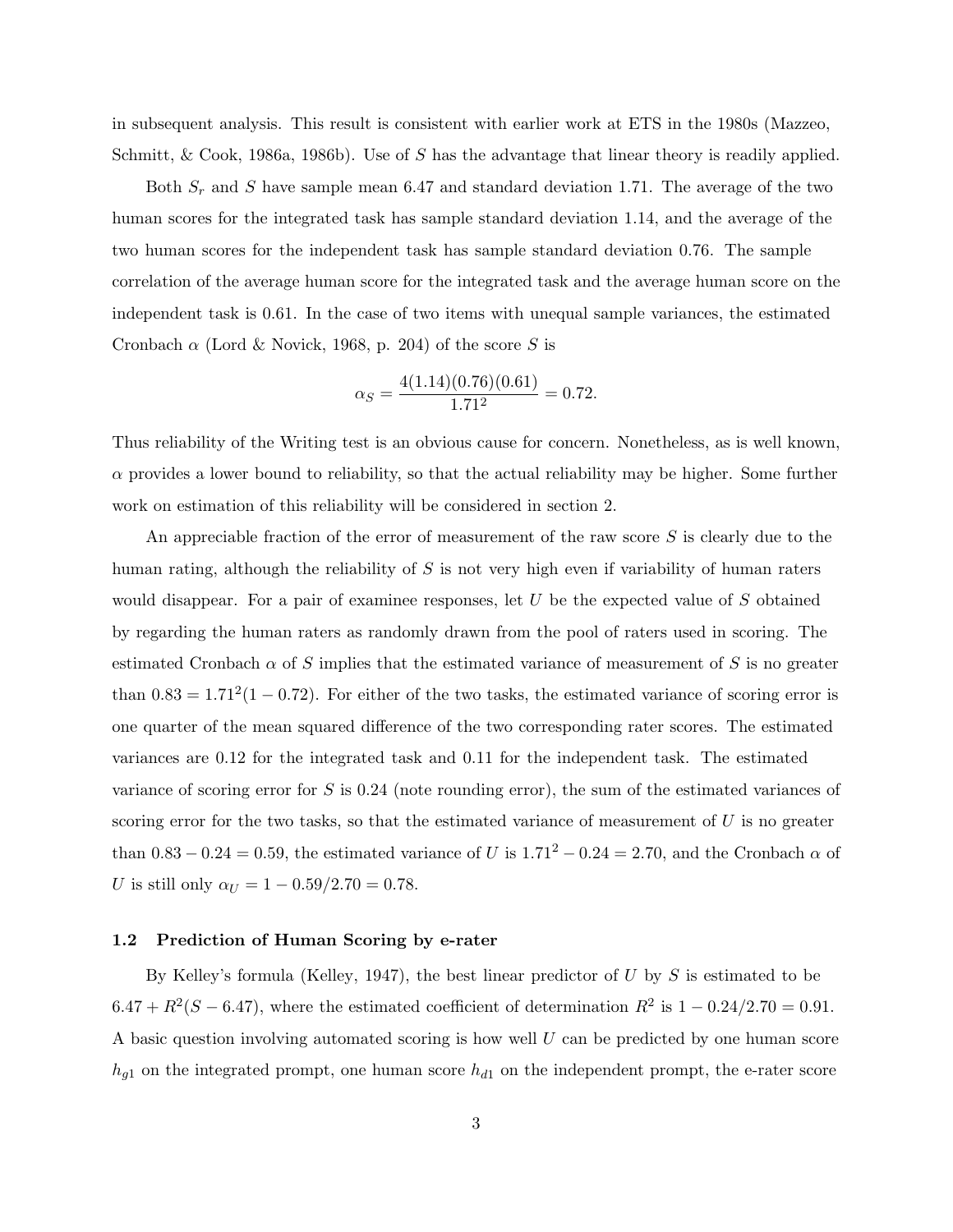$e_g$  on the integrated prompt, and the e-rater score  $e_d$  on the independent prompt. This question is closely related to a similar issue that has been studied for a single essay score (Haberman & Qian, 2007). The same methodology leads to the following prediction for  $U$ :

$$
\hat{U} = 0.74 + 0.79h_{g1} + 0.16e_g + 0.36h_{d1} + 0.47e_d.
$$

In this prediction formula, a best linear predictor of U from  $h_{g1}$ ,  $h_{d1}$ ,  $e_g$ , and  $e_d$  is constructed. The covariance matrix of the predictors is readily estimated from the available sample. The covariance of U and  $e_{g1}$  is the same as the covariance of S and  $e_{g1}$  because the e-rater score does not involve the rater error, and the covariance of  $S$  and  $e_{g1}$  is readily estimated from the sample data. Similarly, the covariance of U and  $e_{d1}$  can be estimated without difficulty. Let  $h_{q1}$ be decomposed into the sum  $H_g + r_{g1}$ , where the scoring error  $r_{g1}$  has mean 0 and is uncorrelated with  $H<sub>g</sub>$ . Let  $h<sub>d1</sub>$  be decomposed into the sum  $H<sub>d</sub> + r<sub>d1</sub>$ , where the scoring error  $r<sub>d1</sub>$  has mean 0 and is uncorrelated with  $H_g$ ,  $H_d$ , and  $r_{g1}$ . Then the covariance of U and  $h_{g1}$  is the sum of the variance of  $H_g$  and the covariance of  $h_{g1}$  and  $h_{g1}$ . The covariance of U and  $h_{d1}$  is the sum of the variance of  $H_d$  and the covariance of  $h_{g1}$  and  $h_{d1}$ . The covariance of  $h_{g1}$  and  $h_{d1}$  can be estimated easily from the sample data. The variance of  $H<sub>g</sub>$  is the variance of  $h<sub>g1</sub>$ , which is estimated from the sample data, minus the variance of  $r_{g1}$ , which is twice the estimated variance of scoring error for the integrated task. A similar argument applies to  $H_d$ .

Given the existing estimate of the variance of  $U$ , one finds that the coefficient of determination  $R^2$  is 0.83. By this criterion, prediction of U by  $h_{g1}, e_g, h_{d1}$ , and  $e_d$  rather than S does entail an appreciable decrease in  $R^2$ .

The prediction of  $U$  is almost unaffected if e-rater is not considered at all for the integrated prompt. In this case, the prediction for U is

$$
\hat{U}_1 = 0.59 + 0.83h_{g1} + 0.38h_{d1} + 0.61e_d.
$$

The resulting  $R^2$  is 0.82.

If e-rater scores and human scores are used interchangeably, so that  $U$  is predicted by a linear function of

$$
Q = (h_{g1} + e_g + h_{d1} + e_d)/2,
$$

then the predictor is

$$
\hat{U}_2 = 0.75 + 0.88Q
$$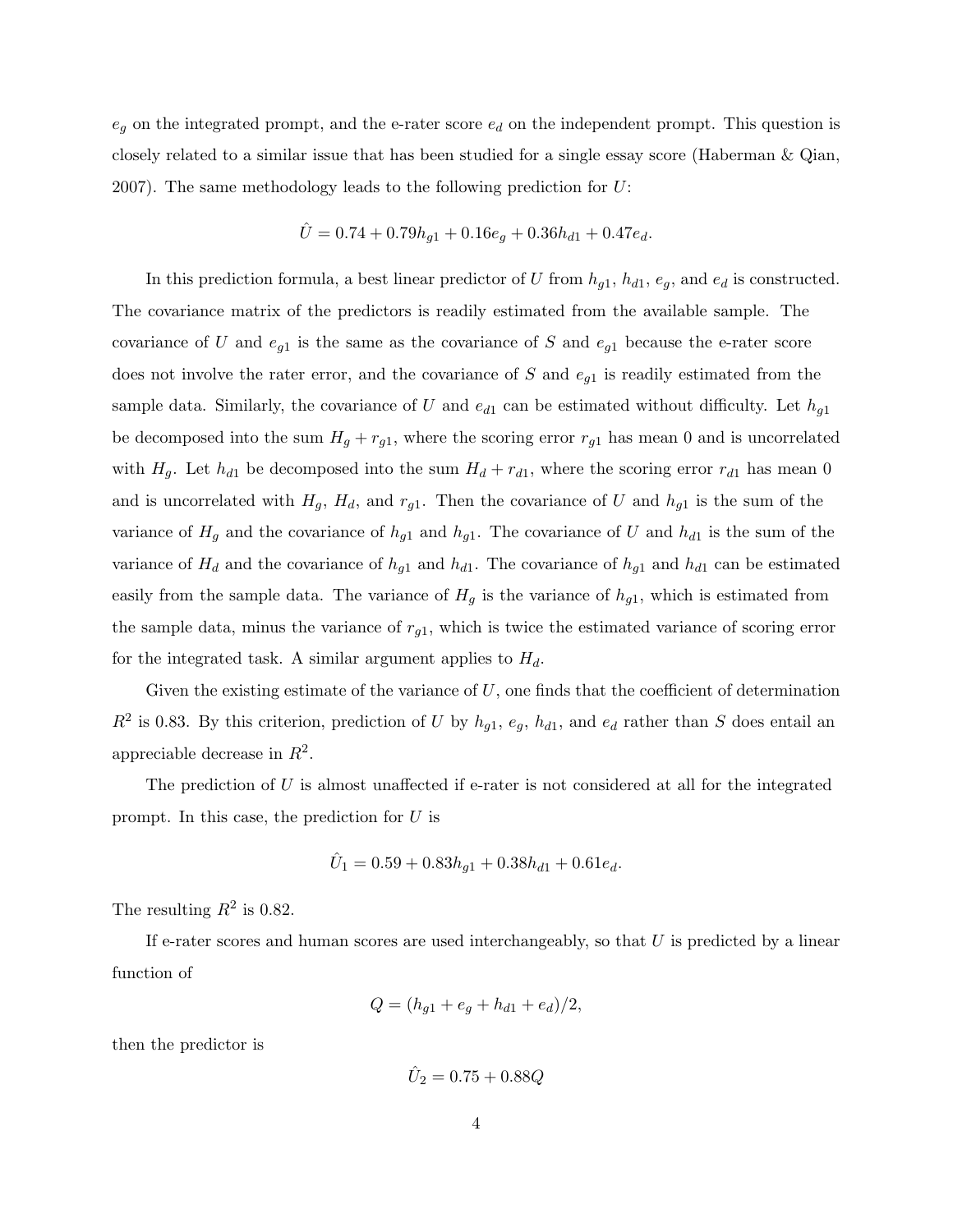and  $R<sup>2</sup>$  decreases to 0.79. If human scores are used but no e-rater scores are employed, then the predictor is

$$
\hat{U}_3 = 1.15 + 0.93 h_{g1} + 0.72 h_{d1}
$$

and  $R<sup>2</sup>$  is also 0.79. A simple alternative predictor is a linear function of

$$
Q_1 = h_{g1} + (h_{d1} + e_d)/2.
$$

In this case, the predictor is

$$
\hat{U}_4 = 0.75 + 0.88 Q_1
$$

and  $R^2$  is 0.82.

During meetings in 2010 of the Technical Advisory Committee on Automatic Scoring, other alternative predictors with simple weights were suggested. These include the following:

$$
Q_2 = \frac{2h_{g1} + e_g}{3} + \frac{h_{d1} + e_d}{2},
$$
  

$$
Q_3 = \frac{2h_{g1} + e_g + h_{d1} + e_d}{2.5},
$$

and

$$
Q_4 = \frac{2h_{g1} + e_g + h_{d1} + 2e_d}{3}
$$

.

One has the predictor

$$
\hat{U}_5 = 0.63 + 0.90 Q_2
$$

with  $R^2 = 0.81$ , the predictor

$$
\hat{U}_6 = 0.92 + 0.87 Q_3
$$

with  $R^2 = 0.82$ , and the predictor

$$
\hat{U}_7 = 0.66 + 0.90Q_4
$$

with  $R^2 = 0.81$ .

The current use of e-rater for scoring both TOEFL prompts is not exactly a linear function of the human scores  $h_{g1}$  and  $h_{d1}$  and the e-rater scores  $e_g$  and  $e_d$ . As already noted, the e-rater scores are truncated. In addition, sufficiently large discrepancies between e-rater and corresponding human scores lead to additional use of human raters. The resulting approximation to S will be written as  $V$ . The lack of linearity prevents use of the analytical methods in this section. Nonetheless, the functions  $S, \hat{U}, \hat{U}_1, \hat{U}_2, \hat{U}_3, \hat{U}_4, \hat{U}_5, \hat{U}_6, \hat{U}_7$ , and V used in prediction of U are all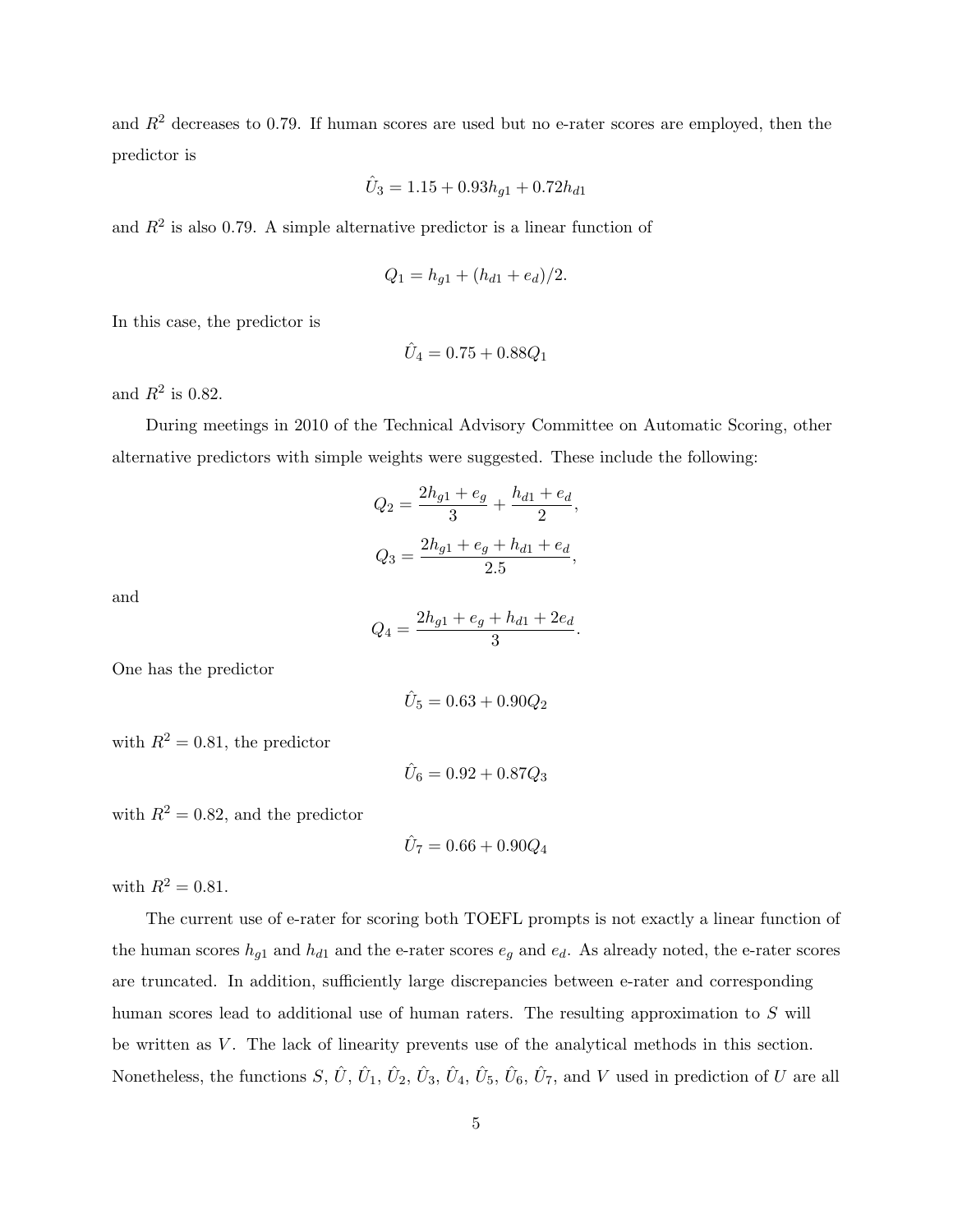quite highly correlated, as is evident from Table 1. The relationship of  $\hat{U}_2$  to S is relatively weaker than is the case for the other estimates.

| $\mathbf{U}$ correlations $\mathbf{U}$ <b>r</b> realctors $\mathbf{U}$ score $\mathbf{U}$ |      |      |       |       |       |       |       |       |       |      |
|-------------------------------------------------------------------------------------------|------|------|-------|-------|-------|-------|-------|-------|-------|------|
| Predictor                                                                                 | S    | U    | $U_1$ | $U_2$ | $U_3$ | $U_4$ | $U_5$ | $U_6$ | $U_7$ | V    |
| S                                                                                         | 1.00 | 0.96 | 0.96  | 0.93  | 0.96  | 0.96  | 0.95  | 0.95  | 0.94  | 0.95 |
| Û                                                                                         | 0.96 | 1.00 | 1.00  | 0.98  | 0.98  | 1.00  | 0.99  | 1.00  | 0.99  | 0.98 |
| $\hat{U}_1$                                                                               | 0.96 | 1.00 | 1.00  | 0.98  | 0.98  | 0.99  | 0.98  | 0.99  | 0.98  | 0.97 |
| $\hat{U}_2$                                                                               | 0.93 | 0.98 | 0.98  | 1.00  | 0.92  | 0.95  | 0.99  | 0.99  | 0.99  | 0.98 |
| $\hat{U}_3$                                                                               | 0.96 | 0.98 | 0.98  | 0.92  | 1.00  | 0.99  | 0.95  | 0.96  | 0.94  | 0.95 |
| $\hat{U}_4$                                                                               | 0.96 | 1.00 | 0.99  | 0.95  | 0.99  | 1.00  | 0.98  | 0.98  | 0.98  | 0.97 |
| $\hat{U}_5$                                                                               | 0.95 | 0.99 | 0.98  | 0.99  | 0.95  | 0.98  | 1.00  | 1.00  | 1.00  | 0.99 |
| $U_6$                                                                                     | 0.95 | 1.00 | 0.99  | 0.99  | 0.96  | 0.98  | 1.00  | 1.00  | 1.00  | 0.98 |
| $\hat{U}_7$                                                                               | 0.94 | 0.99 | 0.98  | 0.99  | 0.94  | 0.98  | 1.00  | 1.00  | 1.00  | 0.98 |
| V                                                                                         | 0.95 | 0.98 | 0.97  | 0.98  | 0.95  | 0.97  | 0.99  | 0.98  | 0.98  | 1.00 |

Correlations of Predictors of Score II

Table 1

By the criterion of prediction of human scoring, it follows that e-rater has modest utility and nearly all value of e-rater is provided by e-rater for the independent prompt.

#### 2 Analysis of Repeaters

Data from the TOEFL examinees included 7,747 examinees who repeated the TOEFL examination and had two human scores from 1 to 5 and e-rater scores for both Writing prompts for both administrations studied. These data are obviously rather biased given that most examinees do not repeat the TOEFL examination. As evident from Table 2, the distribution of test country in the sample of repeaters is very different than the distribution for the main sample.

| Table 2                                   |      |                   |  |  |
|-------------------------------------------|------|-------------------|--|--|
| Distribution of Examinees by Test Country |      |                   |  |  |
|                                           |      | Percent of sample |  |  |
| Country                                   | Main | Repeater          |  |  |
| China.                                    | 12.0 | 8.0               |  |  |
| India                                     | 7.8  | 2.5               |  |  |
| Japan                                     | 6.9  | 13.8              |  |  |
| South Korea                               | 13.4 | 26.6              |  |  |
| United States                             | 18.1 | 24.1              |  |  |
| Other                                     | 41.8 | 25.1              |  |  |

In addition, the distribution of examinee scores is somewhat different in the repeater sample.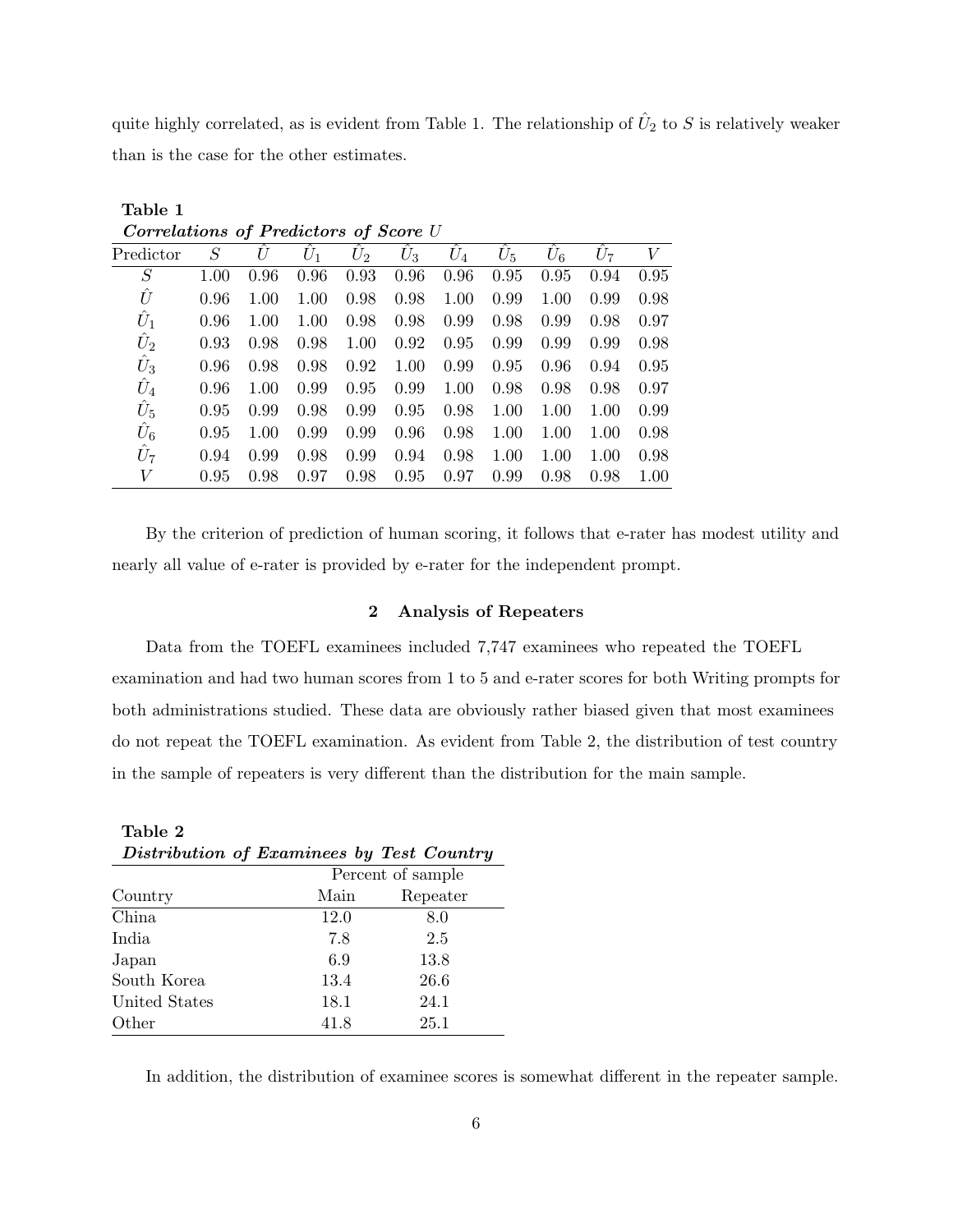In the main sample, S has a mean of 6.47, a standard deviation of 1.71, and a Cronbach  $\alpha$  of 0.72. In the repeater sample, for the first administration for an examinee, the mean of  $S$  is 6.02, the standard deviation is 1.56, and  $\alpha$  is 0.66. For the second administration, S has mean 6.35, standard deviation 1.52, and  $\alpha$  of 0.65. In view of the bias of the sample, considerable caution must be used in application of the data.

To begin, consider prediction of S for the second TOEFL test of the examinee from  $S, \hat{U}, \hat{U}_1$ ,  $\hat{U}_2$ ,  $\hat{U}_3$ ,  $\hat{U}_4$ , and V from the first TOEFL test. Results are summarized in Table 3.

|                               |      | Corretations of TOETH Scores on a Repeat A      |
|-------------------------------|------|-------------------------------------------------|
|                               |      | to TOEFL Scores on an Initial Administratio     |
|                               |      | Predictor at first $S$ at second administration |
| administration                | R    | $R^2$                                           |
| S                             | 0.73 | 0.53                                            |
| Û                             | 0.73 | 0.54                                            |
| $\hat{U}_1$                   | 0.73 | 0.53                                            |
| $\hat{U}_2$                   | 0.73 | 0.54                                            |
| $\frac{\hat{U}_3}{\hat{U}_4}$ | 0.69 | 0.48                                            |
|                               | 0.72 | 0.52                                            |
| $\hat{U}_5$ $\hat{U}_6$       | 0.74 | 0.55                                            |
|                               | 0.73 | 0.54                                            |
| $\hat{U}_7$                   | 0.74 | 0.55                                            |
|                               | 0.74 | $0.54\,$                                        |

Table 3 Correlations of TOEFL Scores on a Repeat Administration to TOEFL Scores on an Initial Administration

These results suggest that, with the exception of  $\hat{U}_3$ , the predictors are all quite comparable in terms of prediction of  $S$  at the second administration. The extent to which sample bias affects the results remains an important question.

#### 3 Reliability Analysis

In typical applications of augmentation, sample means, sample variances, sample covariances, and estimated Cronbach  $\alpha$  values of components of a composite score are used to examine appropriate linear weighting of the observed components in order to estimate a true score of one or more test components (Haberman, 2008; Wainer et al., 2001). Best linear predictors are used. In the case under study, complications arise because each test component includes only one item, so that a Cronbach  $\alpha$  cannot be estimated for each test component. In this section, an attempt at augmentation analysis is made by use of some data on repeaters in order to estimate reliability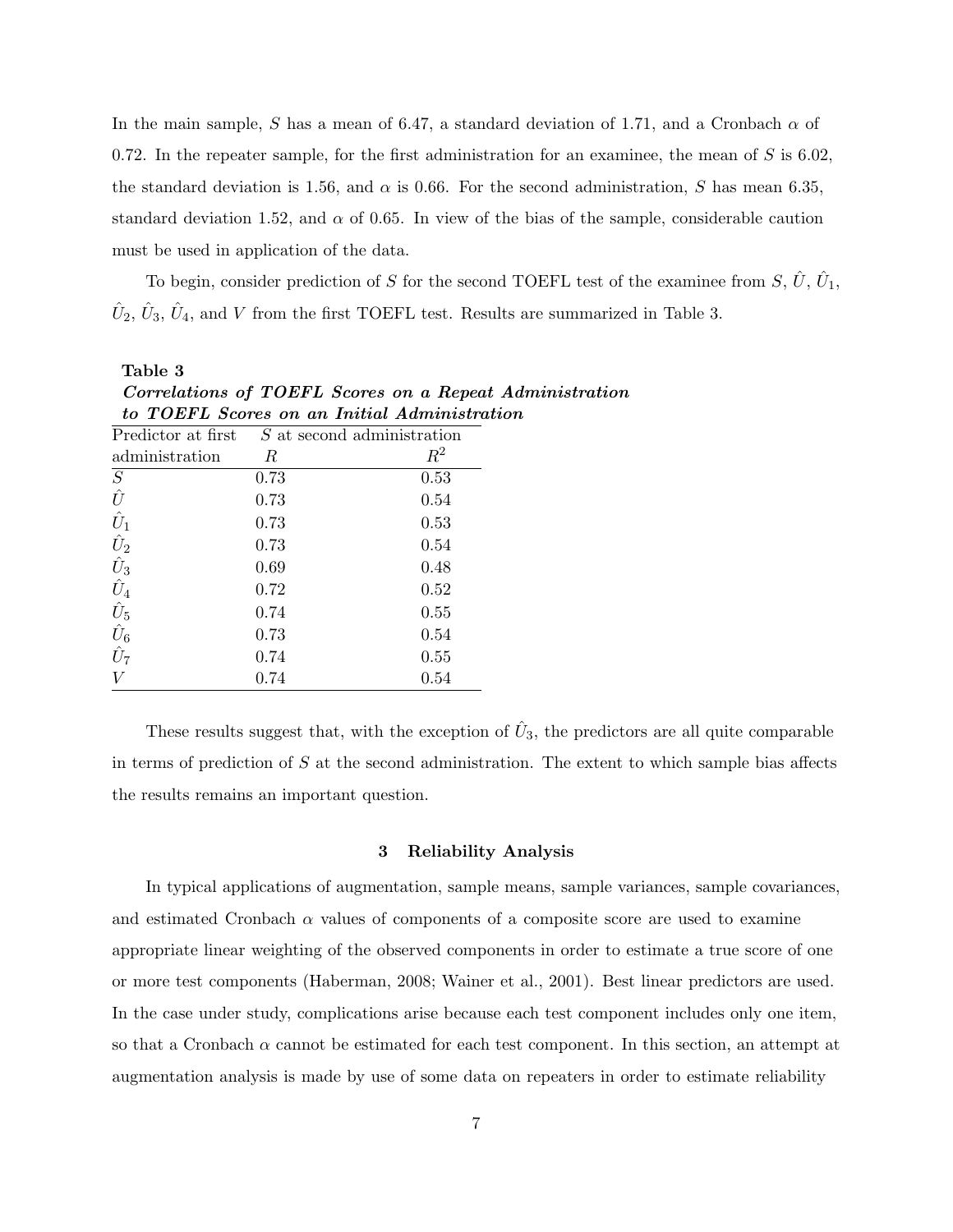of each item score. Because the repeater analysis involves sample bias, estimation of reliability of tasks is obtained with minimal use of the information based on repeater data. The analysis in this section is somewhat different than the analysis in Section 1, for errors due to examinee variation on item responses are considered along with variation due to scoring error.

The following decompositions divide scores into true scores, errors exclusive of rater errors, and rater errors:

$$
h_{gj} = H_{Tg} + H_{Eg} + r_{gj}, \ 1 \le j \le 2,
$$
  
\n
$$
h_{dj} = H_{Td} + H_{Ed} + r_{dj}, \ 1 \le j \le 2,
$$
  
\n
$$
e_g = e_{Tg} + e_{Eg},
$$
  
\n
$$
e_d = e_{Td} + e_{Ed}.
$$

The true scores  $H_{Tg}$ ,  $H_{Td}$ ,  $e_{Tg}$ , and  $e_{Td}$  are uncorrelated with the errors  $H_{Eg}$ ,  $r_{gj}$ ,  $H_{Ed}$ ,  $r_{dj}$ ,  $e_{Eg}$ , and  $e_{Ed}$ . Errors from different prompts are uncorrelated, so that  $H_{Eg}$ ,  $r_{gj}$ , and  $e_{Eg}$  are not correlated with  $H_{Ed}$ ,  $r_{dj}$ , and  $e_{Ed}$ . In addition, the rater errors  $r_{g1}$  and  $r_{g2}$  are uncorrelated with each other and with  $H_{Eg}$  and  $e_{Eg}$ , and the rater errors  $r_{d1}$  and  $r_{d2}$  are uncorrelated with each other and with  $H_{Ed}$  and  $e_{Ed}$ . The expected value of each error component is 0, the variances of  $r_{g1}$ and  $r_{g2}$  are both  $\sigma_{rg}^2$  and the variances of  $r_{d1}$  and  $r_{d2}$  are both  $\sigma_{rd}^2$ . The variance of  $H_{Tg}$  is  $\sigma_{HTg}^2$ , the variance of  $H_{Ed}$  is  $\sigma_{HEd}^2$ , and similar notation is used for other variances. The covariance of  $H_{Tg}$  and  $H_{Td}$  is  $\gamma_{THHgd}$ , the covariance of  $e_{Tg}$  and  $e_{Td}$  is  $\gamma_{TEEgd}$ , and similar conventions are applied to other covariances. The true sum

$$
W = H_{Tg} + H_{Td}
$$

is to be estimated by use of the human scores  $h_{g1}$  and  $h_{d1}$  and the e-rater scores  $e_g$  and  $e_d$ . Note that U in Section 1 is  $W + H_{Eg} + H_{Eg}$ . In the analysis of the main sample, it is a straightforward matter to estimate the covariance matrix of the vector with elements  $h_{g1}$ ,  $h_{d1}$ ,  $e_g$ , and  $e_d$  and to estimate the variances  $\sigma_{rg}^2$  and  $\sigma_{rd}^2$ . On the one hand, the methods of this section also demand estimation of the covariance matrix of the vector with elements  $H_{Tg}$ ,  $H_{Td}$ ,  $e_{Tg}$ , and  $e_{Td}$ . In the latter case, estimation of  $\gamma_{THHgd}$ ,  $\gamma_{THEgd}$ ,  $\gamma_{TEHgd}$ , and  $\gamma_{TEEgd}$  is readily accomplished with the complete sample. For example,  $\gamma_{THHgd}$  is also the covariance of  $h_{g1}$  and  $h_{d1}$ . On the other hand, other elements of the covariance matrix of the true scores cannot be obtained from conventional analysis without very strong assumptions.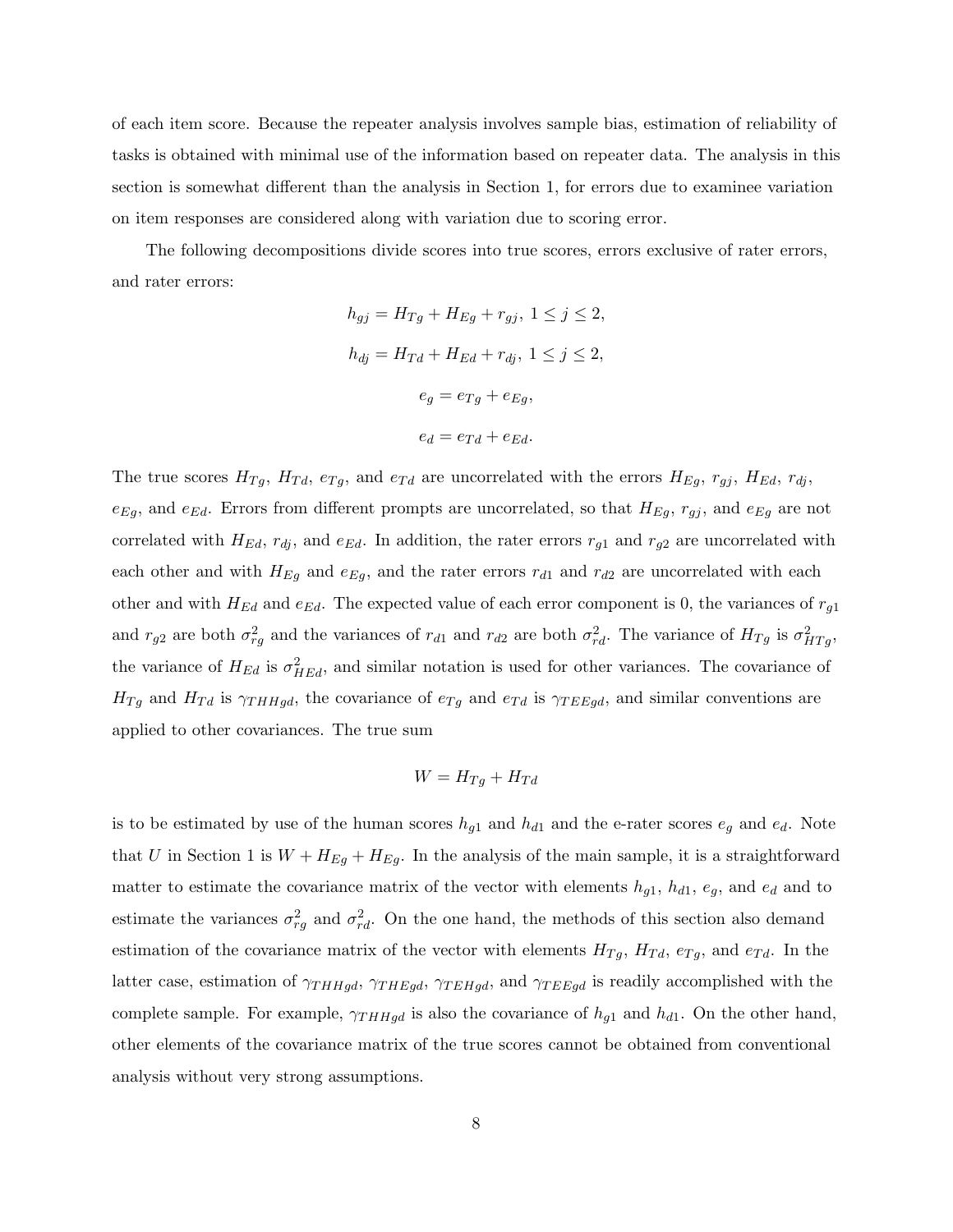Nonetheless, the repeater data can be employed to obtain plausible estimates of the covariance matrix of the true scores. Consider the case of  $\gamma_{THEgg}$ . The repeater data provide an estimate  $\tilde{\gamma}_{THEgg}$  equal to the average of the sample covariances of  $h_{gj}$  from the first administration and  $e_g$  from the second administration and  $e_g$  from the first administration and  $h_{gj}$  from the second administration for j equal 1 or 2. Because bias is a concern, it is probably prudent also to consider an estimate  $\tilde{\gamma}_{HEq\bar{q}}$  based on the average of the sample covariances of  $h_{q\bar{j}}$  and  $e_q$  for j equal 1 or 2 for the same administration. Let  $\hat{\gamma}_{H E g g}$  be the average of the sample covariances from the main sample of  $e_g$  and  $e_d$ . Then the estimate of  $\gamma_{THEgg}$  is

$$
\hat{\gamma}_{THEgg} = \tilde{\gamma}_{THEgg} \hat{\gamma}_{HEgg} / \tilde{\gamma}_{HEgg}.
$$

This estimate is appropriate if the ratio  $\gamma_{THEgg}/\gamma_{HEgg}$  between covariances of true scores  $H_{Tg}$ and  $e_{Tg}$  and covariances of observed scores  $h_{g1}$  and  $e_g$  is the same as the corresponding ratio of covariances conditional on being from the repeater population. It is not assumed that the covariance of  $h_{g1}$  and  $e_g$  is the same for the complete and repeater populations. Indeed it is clear from the data that these covariances are different. To be sure, no way exists to be certain that the assumption used to derive  $\hat{\gamma}_{THRqq}$  is actually valid, but the assumption is at least more limited than the assumption of equal covariances for complete and repeater populations.

Similar arguments can be used to estimate all needed variances and covariances of true scores. For this analysis, the optimal prediction of  $W$  is

$$
\hat{W} = 1.42 + 0.44h_{g1} + 0.27e_g + 0.27h_{d1} + 0.58e_d.
$$

The resulting  $R^2$  is 0.79. For prediction of U rather than W, a linear function of  $\hat{W}$  can be obtained with an  $R^2$  of 0.80, so that  $\hat{W}$  is a bit less effective as a predictor of scores.

Some comparisons with alternative estimates are worth consideration. Consider estimation by just the human scores  $h_{g1}$  and  $h_{d1}$  and the e-rater score  $e_d$  for the independent prompt. In this case, the optimal prediction of  $W$  is

$$
\hat{W}_1 = 1.16 + 0.51h_{g1} + 0.30h_{d1} + 0.80e_d.
$$

The  $R^2$  is 0.77. If just two human scores are used, then the optimal prediction of W is

$$
\hat{W}_2 = 1.91 + 0.65h_{g1} + 0.76h_{d1}.
$$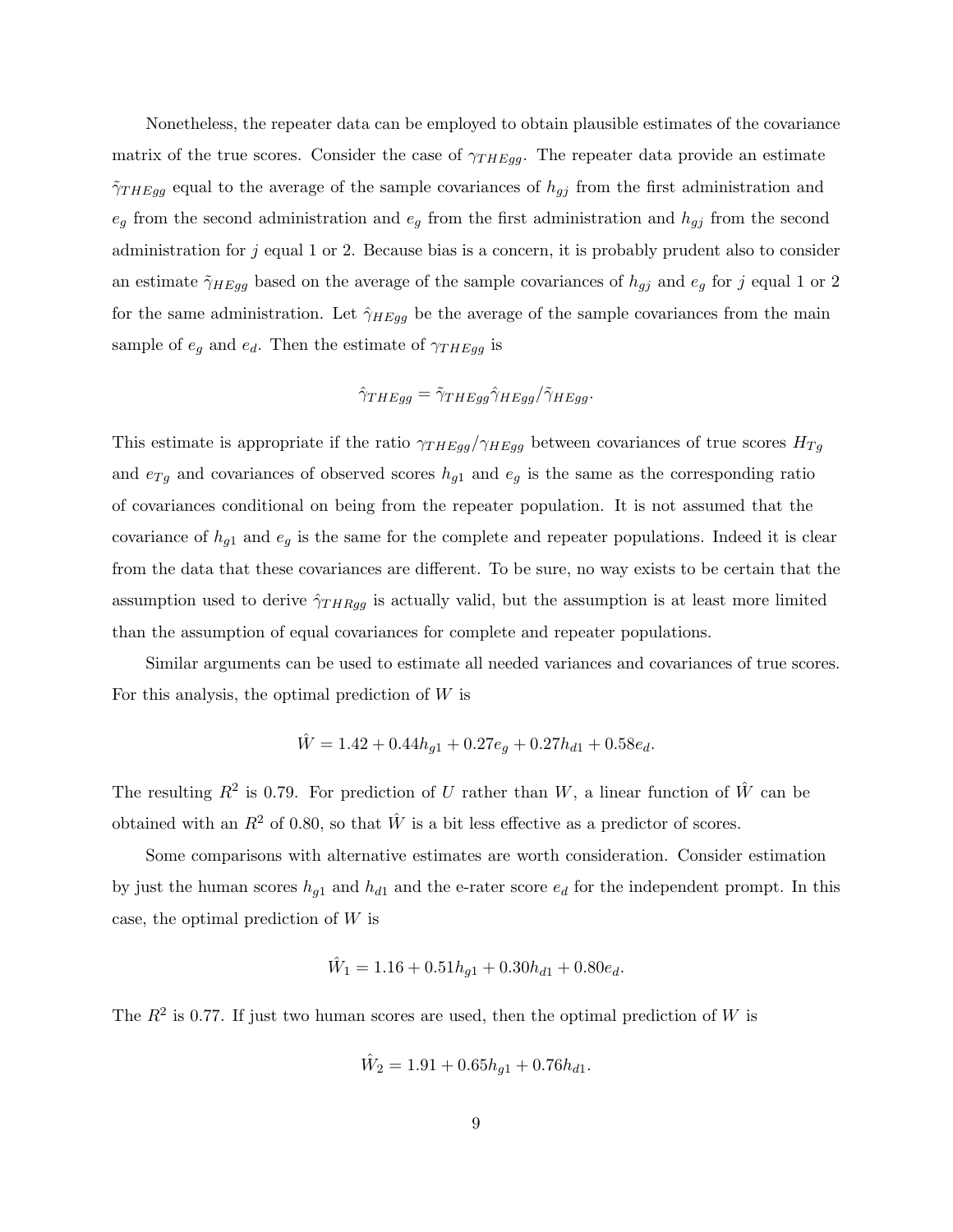The  $R^2$  is 0.69.

The optimal linear function of the equally weighted score  $Q$  is

$$
\hat{W}_3 = 1.54 + 0.76Q,
$$

and the resulting  $R^2$  is 0.79. The optimal linear function of S is

$$
\hat{W}_4 = 1.65 + 0.74S,
$$

and  $R^2$  is 0.74.

If a linear function of  $\hat{U}$  is employed, then the optimal predictor is

$$
\hat{W}_5 = 1.70 + 0.83\hat{U},
$$

and  $R^2$  is 0.77.

If a linear function of  $Q_1$  is employed, then the optimal predictor is

$$
\hat{W}_6 = 1.78 + 0.72Q_1,
$$

and  $R^2$  is 0.74.

If a linear function of  $Q_2$  is employed, then the optimal predictor is

$$
\hat{W}_7 = 1.52 + 0.77Q_2,
$$

and  $R^2$  is 0.79.

If a linear function of  $Q_3$  is employed, then the optimal predictor is

$$
\hat{W}_8 = 1.80 + 0.73Q_3,
$$

and  $R^2$  is 0.78.

If a linear function of  $Q_4$  is employed, then the optimal predictor is

$$
\hat{W}_9 = 1.52 + 0.77Q_4,
$$

and  $R^2$  is 0.79.

The reliability analysis thus suggests different weights than suggested by the analysis of scoring accuracy in Section 1. One issue of note here is that e-rater scores are much more reliable than are human scores. Recall that S has a Cronbach  $\alpha$  of 0.72. In contrast, from the complete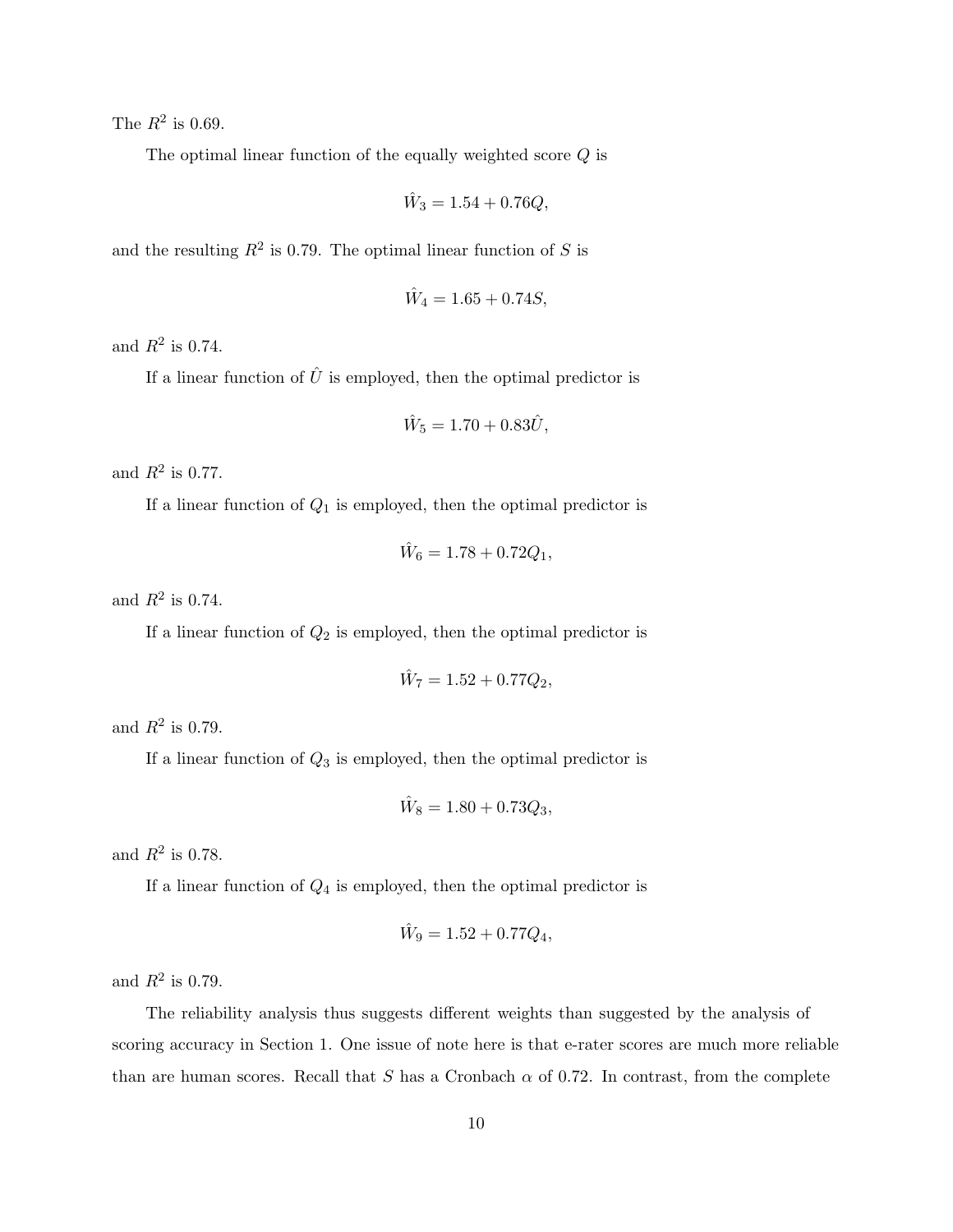data, one finds that an assessment score that is a weighted linear combination of the two e-rater scores can have a Cronbach  $\alpha$  as high as 0.86.

It should be noted that in any actual application of weighted scores, linking to the score  $S$  is required in order to preserve an appropriate reporting scale.

#### 4 Relationships to Other Section Scores

It is helpful to examine the relationship of raw scores for Writing with the scaled scores for Reading, Listening, and Speaking. For this purpose, the main sample can be employed, and linear regressions on the three scores are appropriate. A summary of results is provided in Table 4. This table does not discriminate very much between different estimates, but it does suggest some weakness in  $\hat{U}_3$ , which does not use e-rater and uses only two human scores.

| Regressions of Scores on Writing on       |       |  |  |  |
|-------------------------------------------|-------|--|--|--|
| <i><b>Other Scaled Section Scores</b></i> |       |  |  |  |
| Dependent variable                        | $R^2$ |  |  |  |
| S                                         | 0.65  |  |  |  |
| Û                                         | 0.64  |  |  |  |
| $\hat{U}_1$                               | 0.63  |  |  |  |
| $\hat{U}_2$                               | 0.63  |  |  |  |
| $\hat{U}_3$                               | 0.60  |  |  |  |
| $\hat{U}_4$                               | 0.62  |  |  |  |
| $\hat{U}_5$                               | 0.64  |  |  |  |
| $\hat{U}_6$                               | 0.64  |  |  |  |
| $\hat{U}_7$                               | 0.64  |  |  |  |
|                                           | 0.63  |  |  |  |

Table 4

#### 5 Conclusions

The analysis does not provide entirely consistent conclusions, but it appears that the current implementation of e-rater scoring has no obvious advantage over implementations that do not require additional human scorers. Table 5 summarizes different criteria for performance of alternative scoring systems. Note that this table adds a few analyses not previously described, and note that  $\hat{U}_2$  and  $\hat{W}_3$  are equivalent, for both are linear functions of Q. Similar issues affect  $\hat{U}_4, \hat{U}_5, \hat{U}_6, \hat{U}_7, \hat{W}_6, \hat{W}_7, \hat{W}_8$ , and  $\hat{W}_9$ . Scoring accuracy involves estimation of the score U, while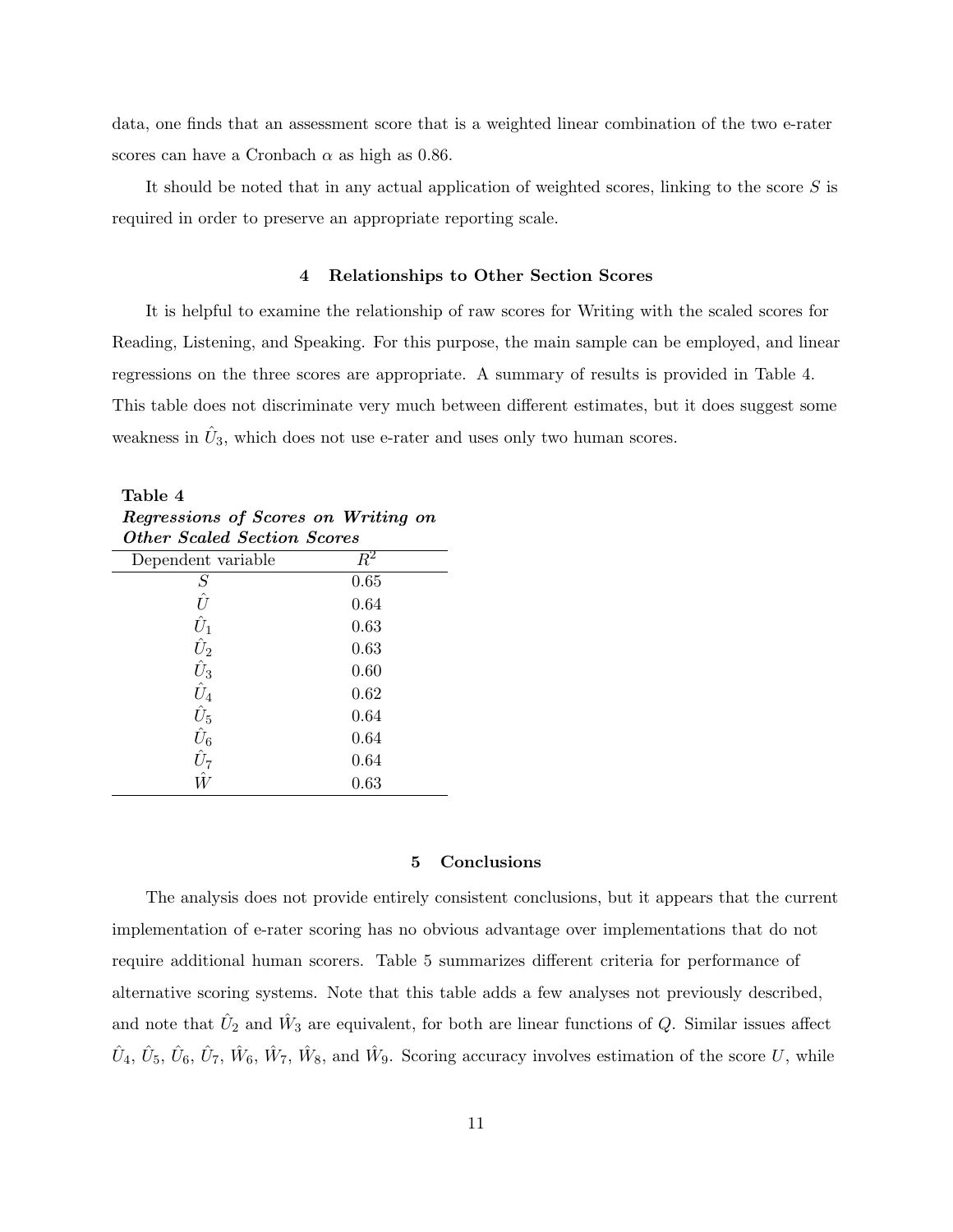reliability analysis involves estimation of W.

| Coefficients of Determination of Scores Based on Alternate Criteria |                  |           |                      |                |  |
|---------------------------------------------------------------------|------------------|-----------|----------------------|----------------|--|
| Variable                                                            | Scoring accuracy | Repeaters | Reliability analysis | Other sections |  |
| S                                                                   | 0.91             | 0.53      | 0.74                 | 0.65           |  |
| V                                                                   |                  | 0.54      |                      | 0.64           |  |
| Û                                                                   | 0.83             | 0.54      | 0.77                 | 0.64           |  |
| $\hat{U}_1$                                                         | 0.82             | 0.53      | 0.75                 | 0.63           |  |
| $\hat{U}_2$                                                         | 0.79             | 0.54      | 0.79                 | 0.63           |  |
| $\hat{U}_3$                                                         | 0.79             | 0.48      | 0.68                 | 0.60           |  |
| $\hat{U}_4$                                                         | 0.82             | 0.52      | 0.74                 | 0.62           |  |
| $\hat{U}_5$                                                         | 0.81             | 0.55      | 0.79                 | 0.64           |  |
| $\hat{U}_6$                                                         | 0.82             | 0.54      | 0.78                 | 0.64           |  |
| $\hat{U}_7$                                                         | 0.81             | 0.55      | 0.79                 | 0.64           |  |
| $\hat{W}$                                                           | 0.80             | 0.54      | 0.79                 | 0.63           |  |

Table 5 Coefficients of Determination of Scores Based on Alternate Criteria

The evenly weighted option  $\hat{U}_2$  appears to be viable, although it exhibits some weakness in terms of correlation with the actual human score. Options  $\hat{U}$ ,  $\hat{U}_5$ ,  $\hat{U}_6$ ,  $\hat{U}_7$ , and  $\hat{W}$  all appear reasonable, and  $Z\hat{U}_3$  is relatively weak on all criteria other than scoring accuracy. Option V, when it can be evaluated, is comparable to options  $\hat{U}$ ,  $\hat{U}_5$ ,  $\hat{U}_6$ ,  $\hat{U}_7$ , and  $\hat{W}$ ; however, it is far more expensive to employ due to the greatly increased use of human scoring. The choice of options depends on the priorities assigned to the reliability analysis and the scoring analysis. The scoring analysis makes fewer assumptions. The reliability analysis appears to provide reasonable results, but its use of the repeater data for some calculations is problematic.

It is recognized that the TOEFL program may desire added human scoring in some cases in which e-rater and human scores appear discrepant, but such scoring should be minimized as much as feasible. Of course, double scoring of essays is needed to estimate rater reliability and to study other issues concerning rater behavior.